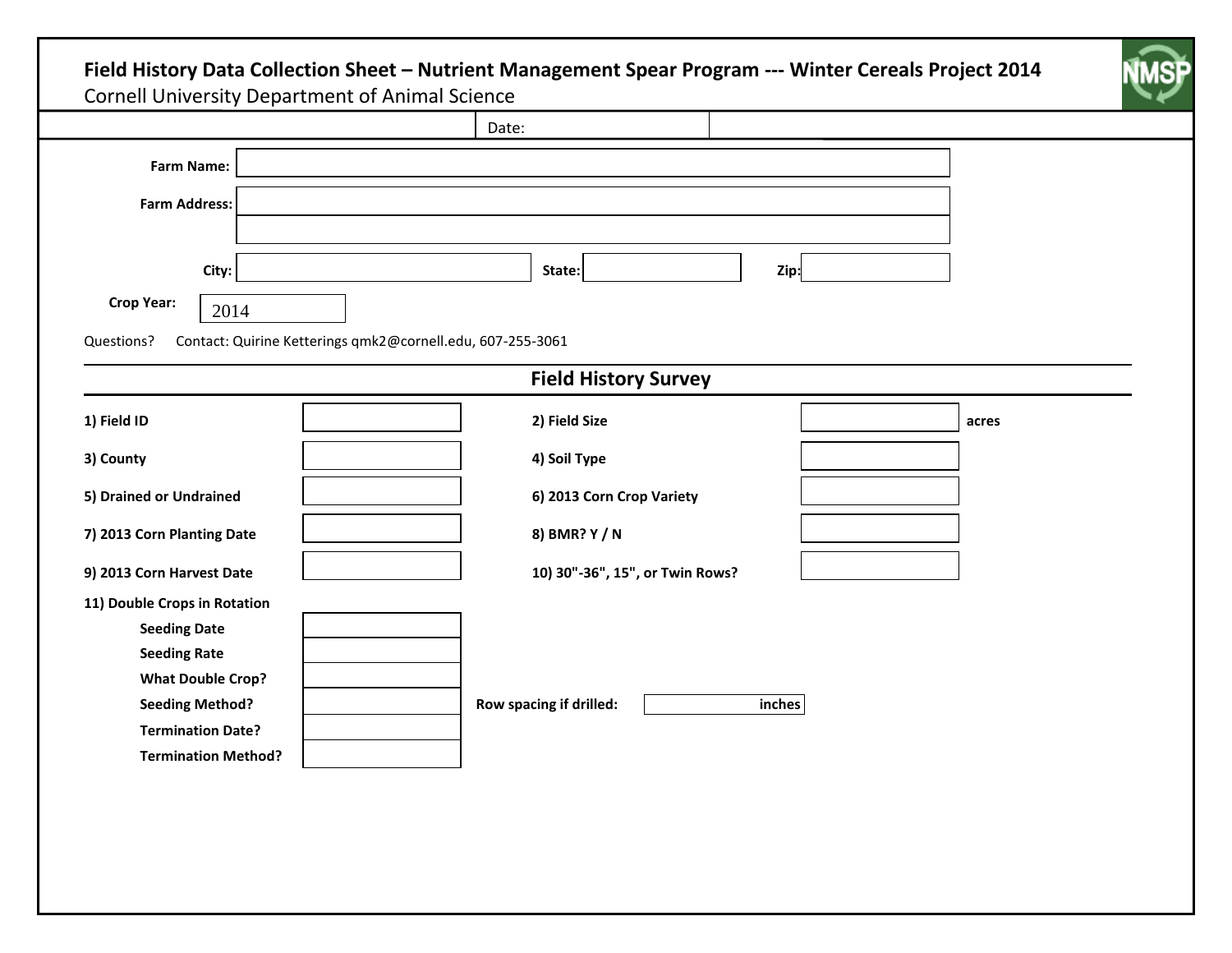## **Field History Data Collection Sheet – Nutrient Management Spear Program --- Winter Cereals Project 2014** Cornell University Department of Animal Science